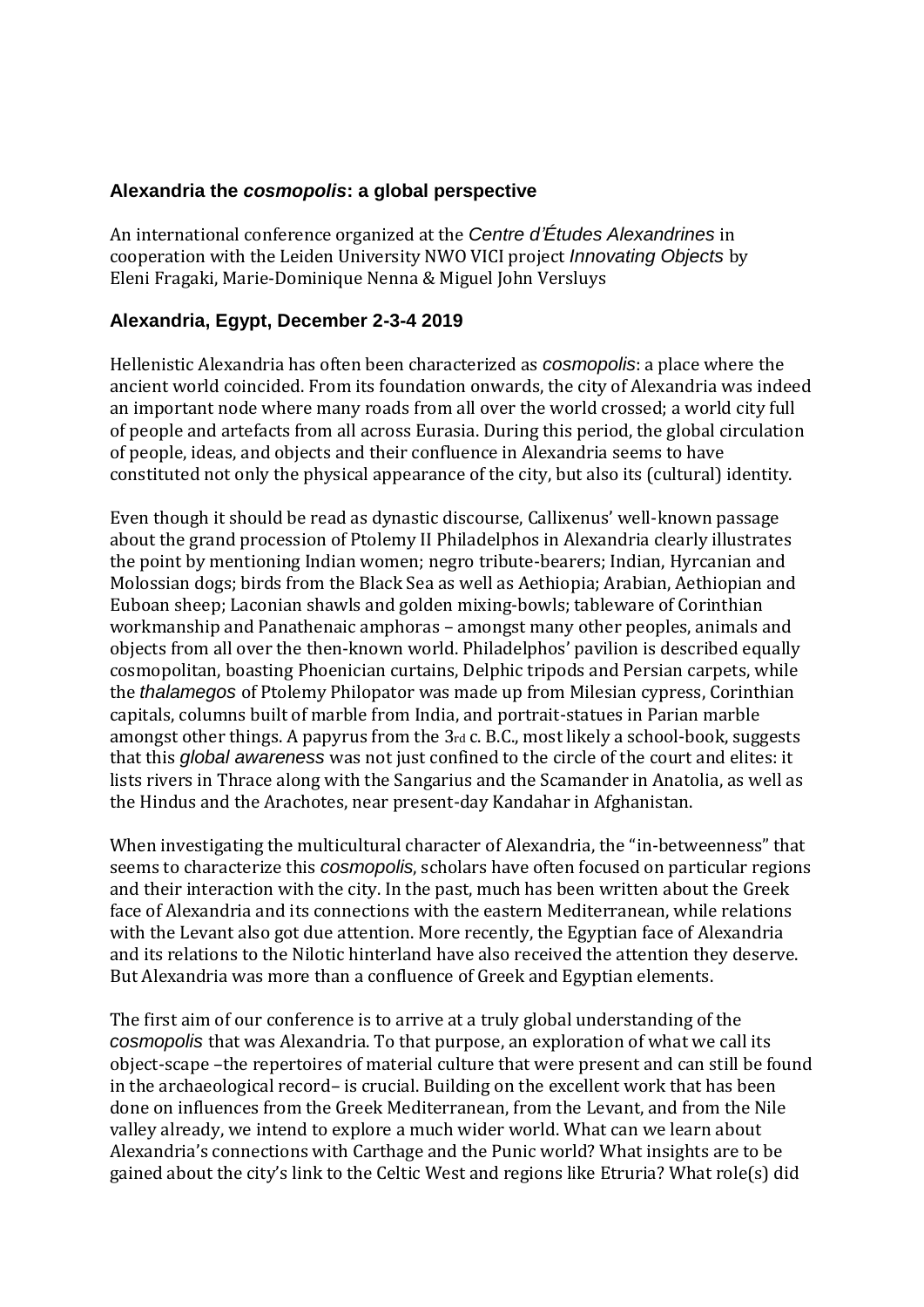the (sub-) Sahara and Nubia play? How should we consider elements from Arabia and the Persian Gulf, or the Persian heartland itself, with cities like Babylon and Seleucia? How important was the development of the early 'Silk Roads' and the arrival of objects from Central Asia for Alexandria? What role did objects, ideas and people from the Indian Subcontinent and China play?

The second aim of our conference is to go farther than giving an overview of Alexandria as a central node in a truly global network alone. We are interested in analyzing the ties that held the network together. The overview of specific regions from all over Eurasia and their relations with Alexandria should allow us to qualify their interactions with Alexandria from a comparative perspective. We propose to do so on the basis of four parameters and investigate the 1. frequency, 2. strength, 3. content, and 4. directionality of these ties. This will enable us to better define what made up these global connections, how and why they functioned and changed overtime, and what kind of impact they had.

The latter point – impact - is highly important and describes the third aim of our conference. We propose that the coinciding and confrontation of objects, ideas, and peoples in Alexandria did not merely result in a multicultural melting pot. *Through this confluence something novel was created that was more than the sum of its parts.* In debates about art and visual material culture, the term "Alexandrianism" was coined to try and describe this surplus value of Alexandria the *cosmopolis*. The expression that Hellenistic Alexandria was "a factory of gods" alludes to the same innovative power of global connections for the domain of religion. We believe that, if we want to understand their global dimensions, these shifts should be investigated for much wider domains of society than art and religion alone. What can we learn about innovations through increased connectivity in the domains of science and technology; food production and culinary habits; plants and medicine; the use of animals; et cetera? Many innovations in Hellenistic Eurasia are thought to emanate from Alexandria. The overview and analysis of Alexandria's global ties that our meeting aims to provide will not only allow us to better understand what exactly came together in Alexandria, but also why the *bricolage* of these elements had such an innovative power.

**Programme**

#### **December 2**

17:00 - 17:15

*Welcome and presentation of the contributors to the conference*

17:15 - 18:00

« Alexandria the cosmopolis: towards a global perspective »

M. J. Versluys

18:00 - 19:00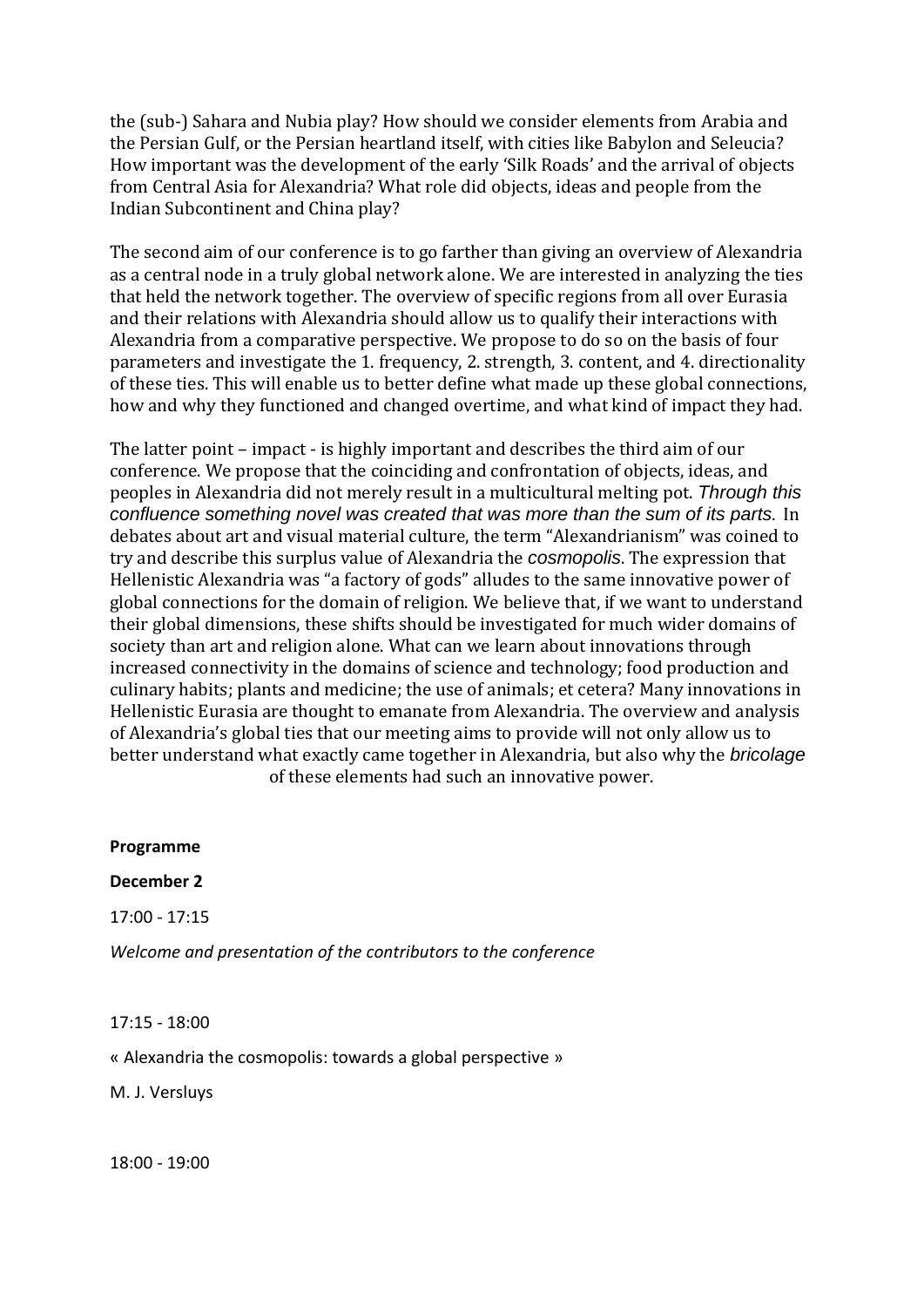« Alexandrian archaeology : achievements and perspectives of the Centre d'Études Alexandrines » M.-D. Nenna

19:00 - 20:00

#### Keynote lecture

« Alexandria between the 4<sup>th</sup> century BCE and the  $6<sup>th</sup>$  century AD, a global city » Philippe Beaujard

20h00 *Welcome dinner*

## **December 3**

## *A. Interregional contacts, routes and exchanges*

*1. Looking East*

9:00 - 9:40 « D'Alexandrie à Pétra... et retour, ou de la nécessité d'élargir le débat »

Laurent Tholbecq, Université libre de Bruxelles

9:40 - 10:20 « Seleucia on the Tigris. The Cosmopolis of Seleucid Asia » Vito Messina, University of Turin

 $10:20 - 11:00$ « Alexandria and Gandhara »

Peter Stewart, University of Oxford

11:00 – 11:30 Coffee break

 $11:30 - 12:10$ 

« Links between the Mediterranean world, India, Southeast Asia and China during the 1<sup>st</sup> millennium BC »

Bérénice Bellina, CNRS, PréTech UMR 7055 Krisztina Hoppál, MTA–ELTE–SZTE, Hungarian Academy of Science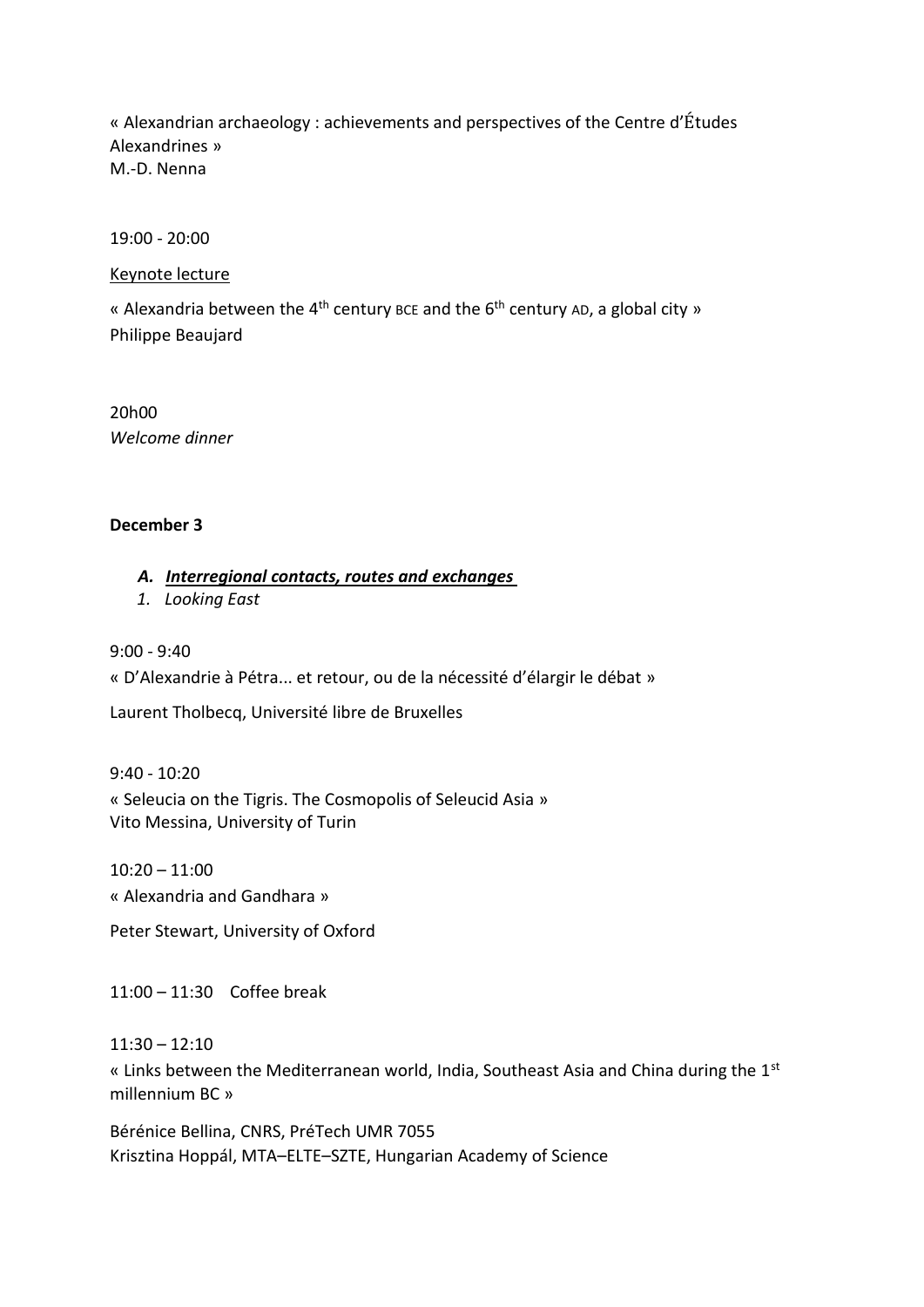*2. Looking West*

# $12:10 - 12:50$

« Between the sand and the sea, Alexandria as Mediterranean gateway to the Egyptian Western Desert: a long-term perspective (late 4th century BC - 10th century AD) »

Damien Agut-Labordère, CNRS-ArScAn, Nanterre

# $12:50 - 13:30$

« Alexandria and the Punic world: some remarks on cultures in contact »

Luisa Bonadies, Vrije Universiteit Brussel (video-conference)

13:30 – 15:00 Lunch break

15:00 – 15:40 « The Galatians in Hellenistic Alexandria » Franck Perrin, Université Lyon 2

# *B. Dynamics of assimilation and innovation*

*1. Religion and philosophy*

15:40 – 16:20

« Alexandria the cosmopolis, and the formation of the Nechepso-Petosiris tradition »

Ian S. Moyer, University of Michigan

16:20 – 17:00

« Les religions de l'Inde chez les auteurs alexandrins durant la dynastie ptolémaïque »

Guillaume Ducœur, Université de Strasbourg (video-conference)

17:00 - 17 :30 General discussion

## **December 4**

*B. Dynamics of assimilation and innovation*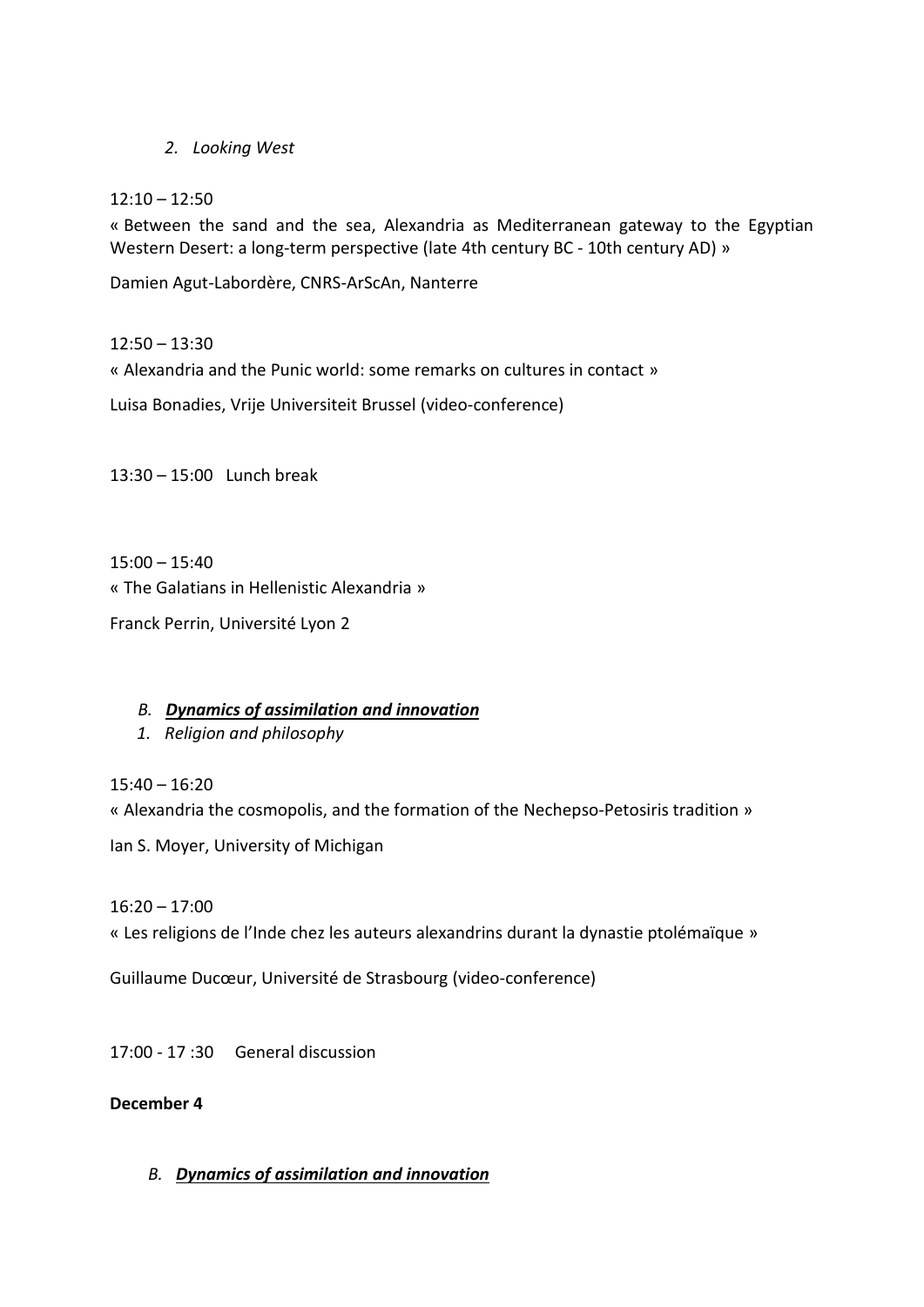## *2. The natural world*

#### 9:00 - 9:40

« Sur la piste des gemmes extraites ou travaillées en Égypte à l'époque romaine tardive » Thomas Calligaro, *Centre de recherche et de restauration des musées de France*

## $9:40 - 10:20$

« Archaeobotany of the Egyptian Delta: State of Research » Charlène Bouchaud, CNRS, MNHN, UMR 7209-AASPE Mennat-Allah El Dorry, Ministry of Antiquities, Egypt

## $10:20 - 11:00$

« Animaux lointains et images du monde : l'intégration des faunes méridionales dans la culture alexandrine »

Jean Trinquier, ENS (Paris), UMR 8546

11:00 – 11:30 Coffee break

*3. Science and medicine*

 $11:30 - 12:10$ 

« Astrology at Alexandria: Crossing Cultures, Crossing Worlds »

Daryn Lehoux, Queen's University

12:10 - 12:50 « The World in & out Alexandria (3rd cent. BC - 6th cent. AD): notes on the ancient representations of spaces and people » Anca Dan, CNRS, UMR 8546 – AOrOc ENS

 $12:50 - 13:30$ « Alexandrie : phare de la médecine hellénistique au miroir de Galien »

Véronique Boudon-Millot, CNRS, UMR 8167

13:30 – 15:00 Lunch break

*4. Literature and arts*